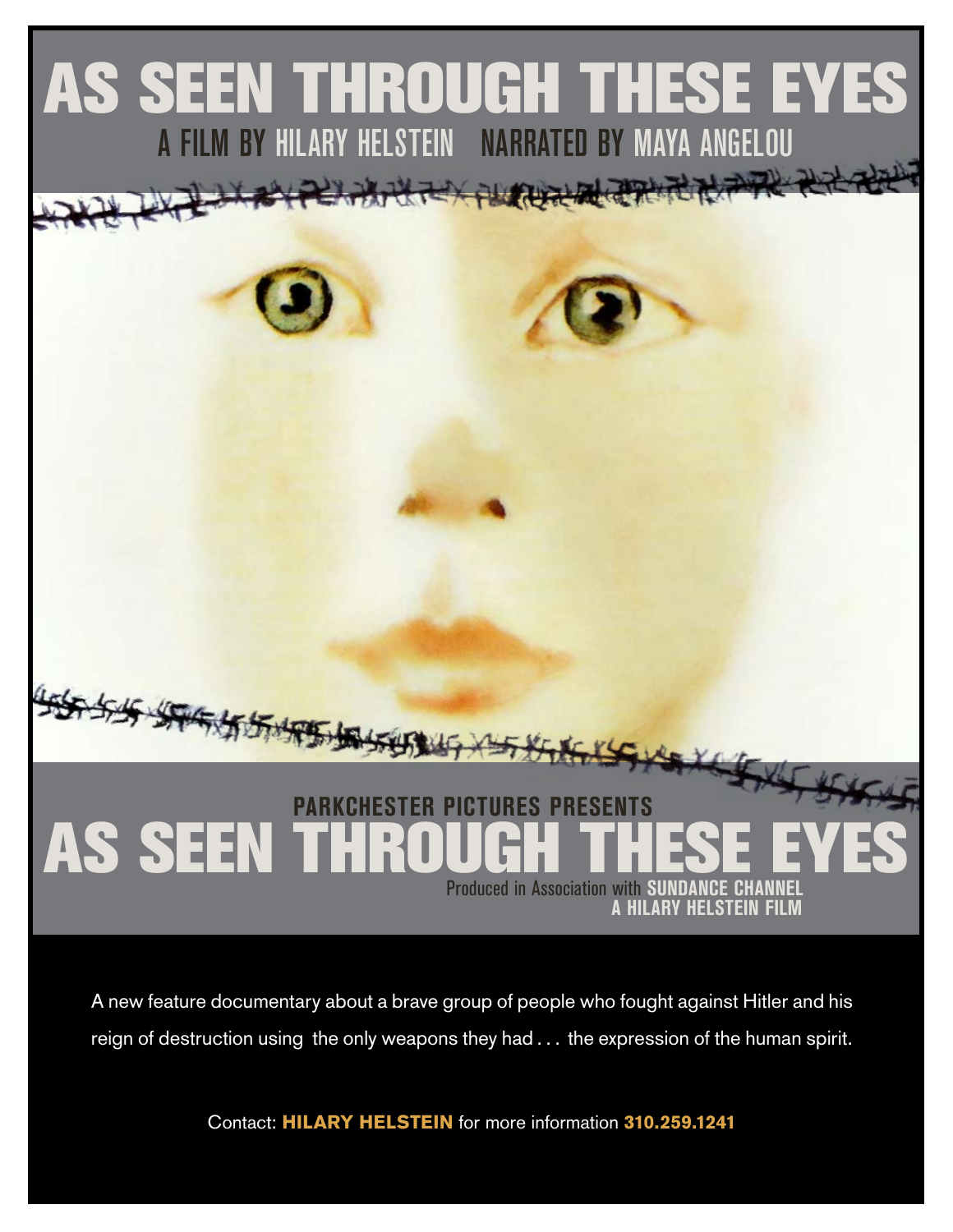A film by **Hilary Helstein** Narrated by **MAYA ANGELOU**

### SUMMARY

Poet Maya Angelou writes: "I know why the caged bird sings." So does director Hilary Helstein, who has traveled the world over the past decade, compiling interviews with survivors who have given us something that history couldn't; a journal of the Holocaust as seen through the eyes of the artist, through the eyes of people who by the very act of creating, rebelled and risked their lives by doing what they were forbidden to do.

As Maya Angelou narrates this powerful documentary, she reveals the story of a brave group of people who fought Hitler with the only weapons they had: charcoal, pencil stubs, shreds of paper and memories etched in their minds. These artists took their fate into their own hands to make a compelling statement about the human spirit, enduring against unimaginable odds. It features **Simon** Wiesenthal, the children of Terezin (*60 Minutes*) and Dina Gottliebova Babbitt, personal artist to Dr. Mengele (*New York Times, People Magazine*). The score features music by Sony BMG's Anna Nalick and Grammy-winning Lorin Sklamberg of the Klezmatics.



"I made over a thousand pictures. I don't want to forget." —KARL STOJKA *Gypsy survivor, artist*

"My Family in Auschwitz" by Gypsy survivor Karl Stojka

### THE STORY

Picasso's words resonate, "I have always believed that artists should not remain indifferent to a conflict in which the highest values of humanity and civilization are at stake." The mission of As Seen Through These Eyes is to combat prejudice, intolerance and bigotry through a series of moving interviews with these survivor-artists. Each conversation brings with it the realization that every painting or sketch on a torn scrap of paper is its own Holocaust diary. Their words—and their images—are profoundly moving, communicating horror and hope artistically.

One only needs to absorb the evocative drawing of train tracks leading into the mouth of Death's head, its victims' plight compassionately captured by the artist, whose signature reads Simon Wiesenthal. His art, and that of all the other survivorartists, are documents echoing the message "Never again!"

What is most heartrending is the art of the children; images from creators who were forced to become immediately what they would not have time to become naturally. Ela Weissberger, one of the few surviving child artists also performed in a rare Continued...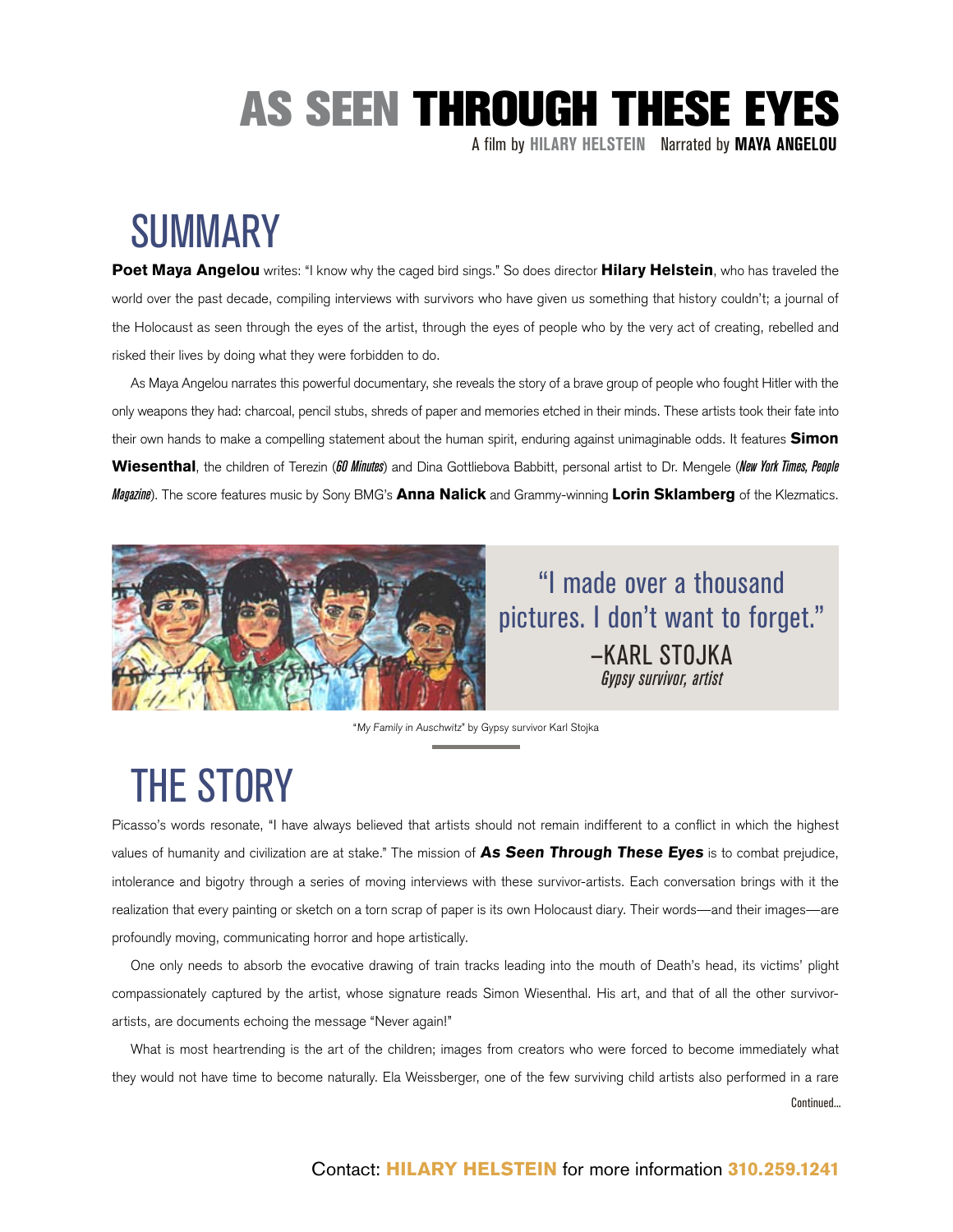A film by **Hilary Helstein** Narrated by **MAYA ANGELOU**

#### ...Continued

camp opera. Having played the "Cat" in Brundibar, she is one of merely 100 child survivors among the 15,000 children who lived in the "model ghetto" Theresienstadt. In her interview, she speaks on behalf of the murdered children, "Please remember my friends. They cannot speak for themselves so I speak in their words." We see children's artwork and images of the ghetto and its random camp deportations, revealing what life was like for these innocent victims.

The film is partially scored with the melancholy harmonica music of Henry Rosmarin. Henry's harmonica was his very last possession, smuggled through three concentration camps, until it too was taken from him. A gaunt figure and a week away from the gas chamber, he was brought to face the camp commandant who was blowing into a harmonica but could not play. "Play me Schubert, you miserable dog!" barked the commandant. Upon finishing the song, Henry was given the job to play for the SS in their mess hall. This job continued through the end of the war. As



#### "Oh Lord, do not forgive them, for they know what they do!" —SIMON WIESENTHAL *Holocaust survivor, artist, Nazi hunter*

A sketch made by Simon Wiesenthal, during his captivity on the Death Block in Mauthausen concentration camp in 1945.

he plays these solos through his tears, he tells us, "It may look like just an instrument, but to me it is a lifesaver."

Just as Rosmarin was spared, so were the lives of other artist-survivors. Dina Gottliebova Babbitt was forced to paint Gypsy portraits by Dr. Mengele in the course of his monstrous experiments, and survived by doing so. Karl Stojka, a Gypsy child who was Mengele's errand boy, painted over 1,000 related canvases because he doesn't "want to forget anything. These images are burned into my mind." Samuel Bak's first exhibition at age nine in the Vilna Ghetto helped save his life as he earned recognition as a child prodigy. And Judith Goldstein made a promise to her father in the very same ghetto that, if she survived, she would "paint to tell the world what really happened."

These are the stories of people whose drive was to preserve their sense of self worth despite being stripped of all dignity. Their muses did not desert them during their struggle to survive, but empowered them to create in the face of death, leaving us with an undiluted record. As Simon Wiesenthal said, "I made it as a witness!"

There was one other, however, who did not communicate as an artist, although he tried. His realization that he would be unsuccessful as an artist fueled his desire to paint a larger picture of his twisted vision, and the signature on that canvas reads Adolf Hitler. As Seen Through These Eyes exposes the irony that its artists succeeded in the very arena in which their oppressor failed.  $\blacksquare$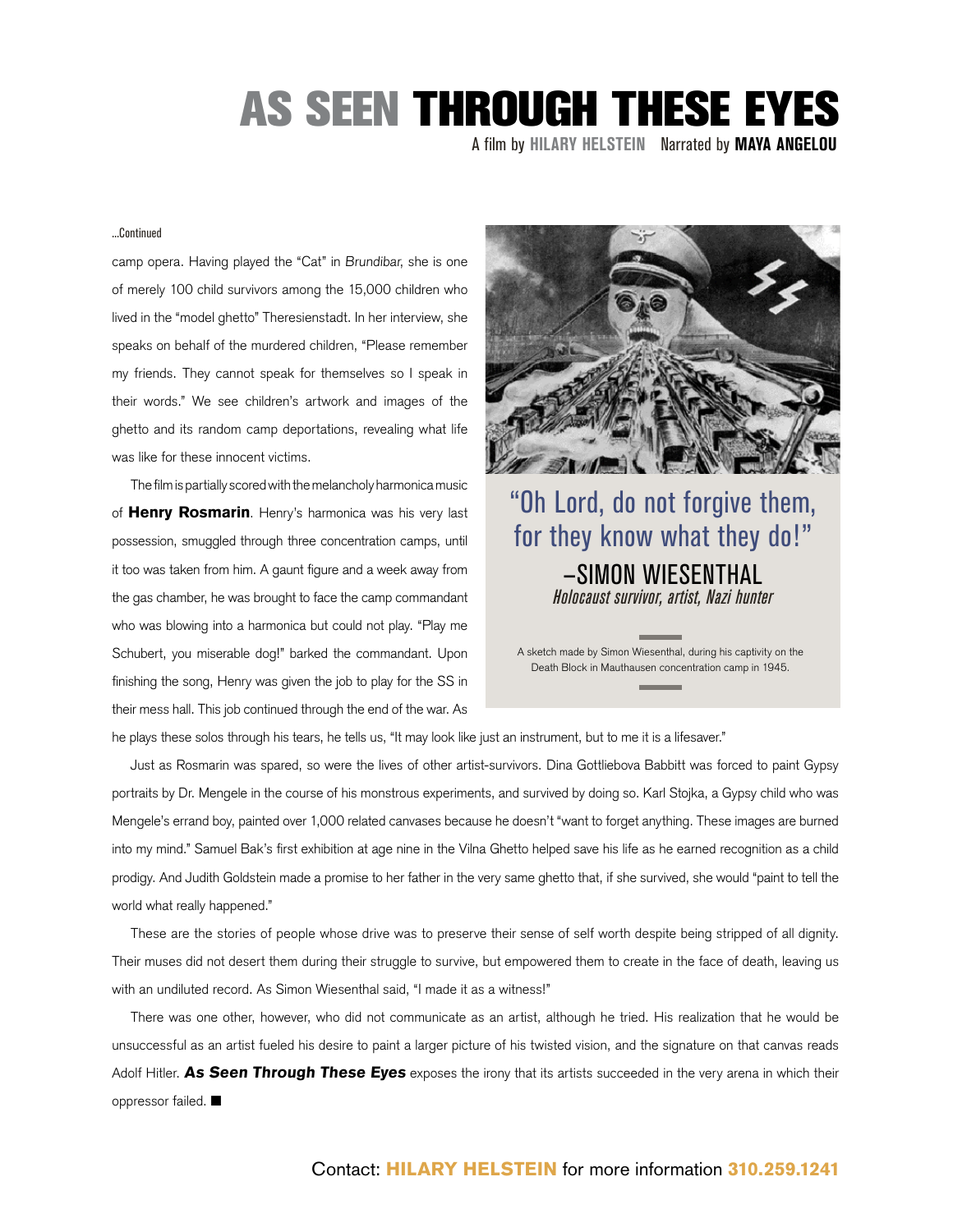A film by **Hilary Helstein** Narrated by **MAYA ANGELOU**

### THE CREATIVE TEAM

Hilary Helstein (Director/Producer/Writer) began her career in the world of humanitarian causes. With her work with Steven Spielberg's *Survivors of the Shoah Visual History Foundation*, she directed and produced over 200 segments and interviewed many prominent Holocaust survivors, military liberators and rescuers; among them, Simon Wiesenthal, Nobel Prize recipient Walter Kohn, and renowned Rabbi Graudenz, part of the Sugihara rescue committee. In addition, she traveled to remote areas to interview survivors with unique experiences, including several members of the Varian Fry rescue mission, Chief of Staff of the US Army, and a "Mengele twin." Hilary's expertise was utilized to train other interviewers and for quality assurance throughout every Englishspeaking region in the world. She reviewed an additional 300 testimonies.

Hilary's deep passion for film and the arts led her to her most recent creation of the Los Angeles Jewish Film Festival. As Festival Director, Hilary has facilitated completing two successful years of this citywide event. Brought on as the Cultural Arts Director at the JCC at Milken, Hilary single-handedly produced this film festival to bring to the LA community a week-long event featuring the newest American and International films celebrating the diversity of the Jewish culture. Her role included: fundraising; soliciting sponsors; selecting and programming films; developing partnerships with organizations like the ADL, Jewish World Watch and JDate, and consulates and synagogues throughout the city; organizing event venues; creating the festival brochure and program guide; all publicity, marketing and advertising; and talent coordination.

Prior to that, in 2005, Hilary produced and directed a documentary on world renowned Rabbi Harold Schulweis. The film, *Harold M. Schulweis: The First 80 Years* was screened at an event for an audience of over 1200 people including Mayor Antonio Villaraigosa and significant clergy including Rabbi Harold Kushner and Cardinal Mahoney.



"Arrival at Auschwitz" by Alfred Kantor. Prisoners were forced to pay for their train tickets on a one-way trip to extinction.

In addition to filmmaking, Hilary has worked in another capacity in the cultural arts. In 2004, she curated an exhibition of paintings, Samuel Bak: Between Worlds on surrealist, Samuel Bak for the Finegood Gallery. Prior to that, Hilary co-curated the art exhibit, Memory and Meaning: the Holocaust Through the Eyes of the Artist, for the Jewish Federation's Los Angeles Museum of the Holocaust. She worked with over 40 artists and personally brought to it the most recognized artists in this genre including Art Spiegelman and Mindy Wiesel.

Ms. Helstein was segment producer for the documentary series, *America!* which aired on the Odyssey Network. In addition, she directed an educational project for the Museum of Tolerance and an oral history project for CalArts. Hilary started her career in LA in film development for actor Tom Hanks. Continued...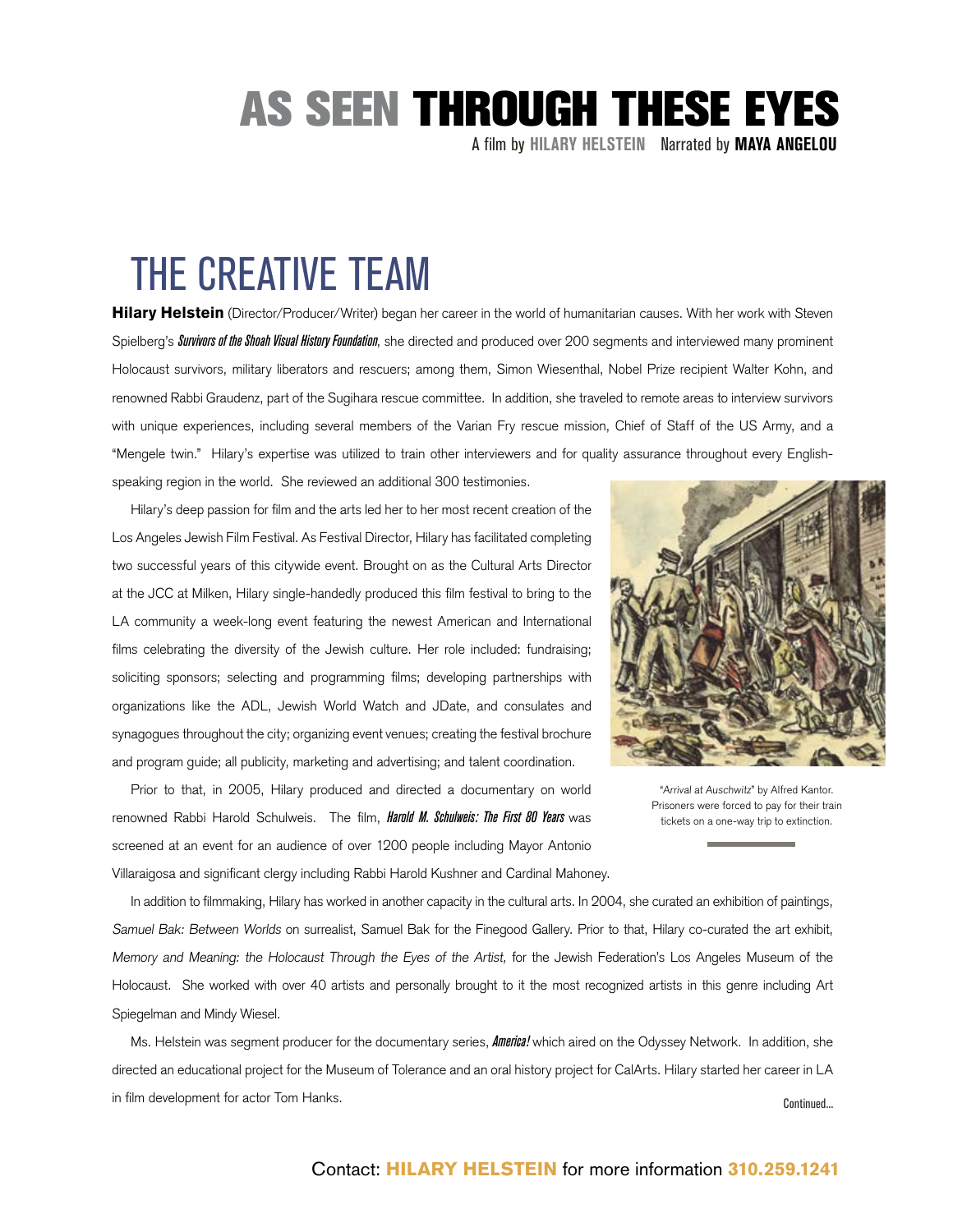A film by **Hilary Helstein** Narrated by **MAYA ANGELOU**

#### THE CREATIVE TEAM (cont.)

**Michael Jacobs** (Executive Producer) is the youngest playwright to ever open on Broadway. At twenty-two years old, his play *Cheaters* ran at the Biltmore Theater and then internationally. His next play, *Getting Along Famously* opened Off-Broadway at the Hudson Guild Theater.

In television, Michael has enjoyed long runs with several half-hour comedies he has created, written and produced. Among these are, *Boy Meets World, Dinosaurs* and *Lost at Home* for ABC, *My Two Dads* and *The Torkelsons* for NBC, and *Charles in Charge* for CBS. *My Two Dads* was the winner of The People's Choice Award for Best New Comedy. *Dinosaurs* was nominated for two Emmy Awards and won one, as well as being the recipient of the Environmental Media Award three years in a row.

*Boy Meets World* and *Dinosaurs* went on to be syndicated, and along with *The Torkelsons*, also run on The Disney Channel. *Charles in Charge* was a pioneer of first run syndication, and is seen all over the world.



Gypsy Girl by Dina Gottliebova, is one of many gypsy portraits ordered by Dr. Mengele, whose fascination with genetics kept the artist alive during her wartime interment.

In motion pictures, Michael produced Quiz Show, which won the New York Drama Critics Award, and was nominated for the Academy Award for Best Picture.

**Jerry Offsay** (Executive Producer) left his position as President of Programming for Showtime Networks in 2003 to form his own production company, Parkchester Pictures. In the first year after his departure he executive produced six films, three of which were accepted at the Sundance Film Festival. He also was the creative consultant on *Keeping Up With the Steins*.

During his ten-year tenure at Showtime Networks, he was responsible for all programming functions of Showtime Networks Inc. and for more than tripling Showtime's original programming slate of series and films. Many of these programs have appeared in the Venice, Toronto, Sundance and Cannes Film Festivals and have garnered Emmy®, Golden Globe™, and CableACE awards, among others.

Jerry green-lit *Soldier's Girl* and *Tennessee Williams' The Roman Spring of Mrs. Stone* which both won a total of 5 Golden Globe nominations. Critically acclaimed projects that have aired under Jerry's management included: *The Believer, Hiroshima, 12 Angry Men, Mandela and deKlerk, Inherit the Wind, Arthur Miller's Death of a Salesman, Bojangles, Laughter on the 23rd Floor* and *The Day Reagan Was Shot*.

Amongst the television series that Jerry was responsible for green-lighting are *Queer as Folk, Soul Food* and *The L Word*.

Prior to joining Showtime Networks, Jerry served as Executive Vice President, ABC Productions for Capital Cities/ABC Inc., where he was responsible for all production and distribution. Before assuming his position at ABC Productions, Jerry was President, RKO Pictures. He served as executive producer on films including *Eight Men Out, Diabolique,* and *Hamburger Hill* as well as coproducer on *Narrow Margin*.

Continued...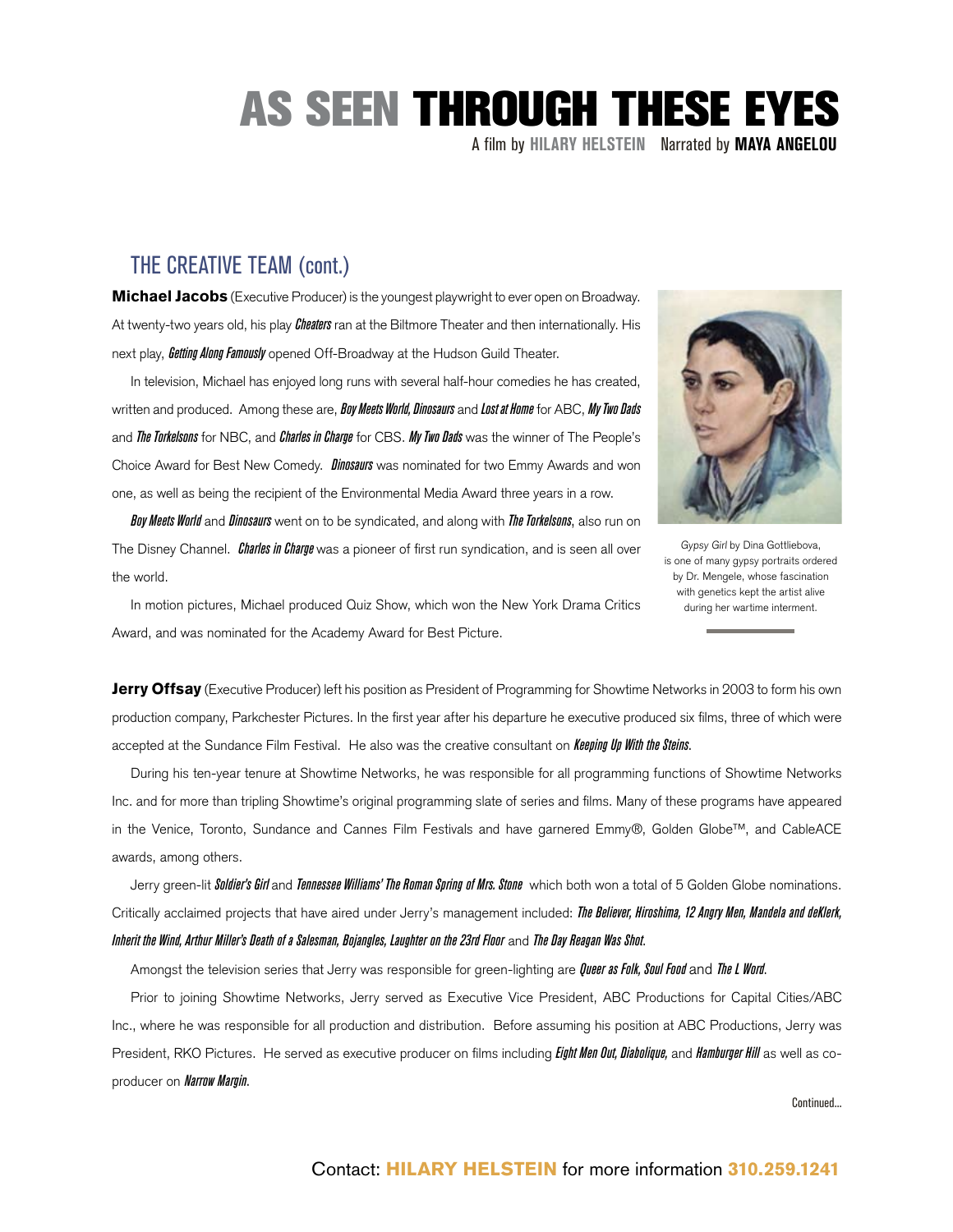A film by **Hilary Helstein** Narrated by **MAYA ANGELOU**



Children living in the Theresienstadt Ghetto performed in the play Brundibar, which was filmed for propaganda purposes by the Nazis in 1944. Immediately afterward, all but two of the cast went to the gas chamber.

#### THE CREATIVE TEAM (cont.)

Irv Weintraub (Executive Producer) moved to Los Angeles in 1975 at the age of 21 upon graduation from Pace University, where he earned a B.A. in Public Accounting.

He joined Deloitte & Touche, becoming a partner in 1986, and served as Director of Retail Service for their Southern California office, specializing in providing accounting and consulting services to both publicly and privately held retailers.

Irv joined the William Morris Agency in 1990, where he held the position of Executive Vice President and Chief Financial Officer. In 2004 he was promoted to Executive Vice President and Chief Operating Officer.

Irv is involved with numerous charitable and civic affiliations which include: AIPAC, American Jewish University, Jerusalem Foundation and Venice Family Clinic. He is also a Member of American Institute of Certified Public Accountants and Member, California Society of CPA's.

**Michael Rosendale** (Producer) began his career in TV news, shooting and editing for the ABC affiliate in Richmond, Virginia. He quickly moved into film working on Michael Mann's *Manhunter*. He was Unit Manager on Oliver Stone's *Platoon*, shot in the Philippines during the Marcos revolution.

Michael then set up his own production company, *Task at Hand Productions*, where he produced three major industrial programs including the 1993 Telly Award-winning, *Caremark and A.I.S* for the International Aids Conference in Amsterdam, and five one-hour episodes of *Kilroy!*, the top rated BBC talk show. For MTV, he produced *Forget Your Name: a Documentary of the Rave Underground*. Clips of it aired on *60 Minutes*, *20/20* and *Dateline*. He also produced numerous music videos for Polygram, A & M, and Warner Brothers.

Continued...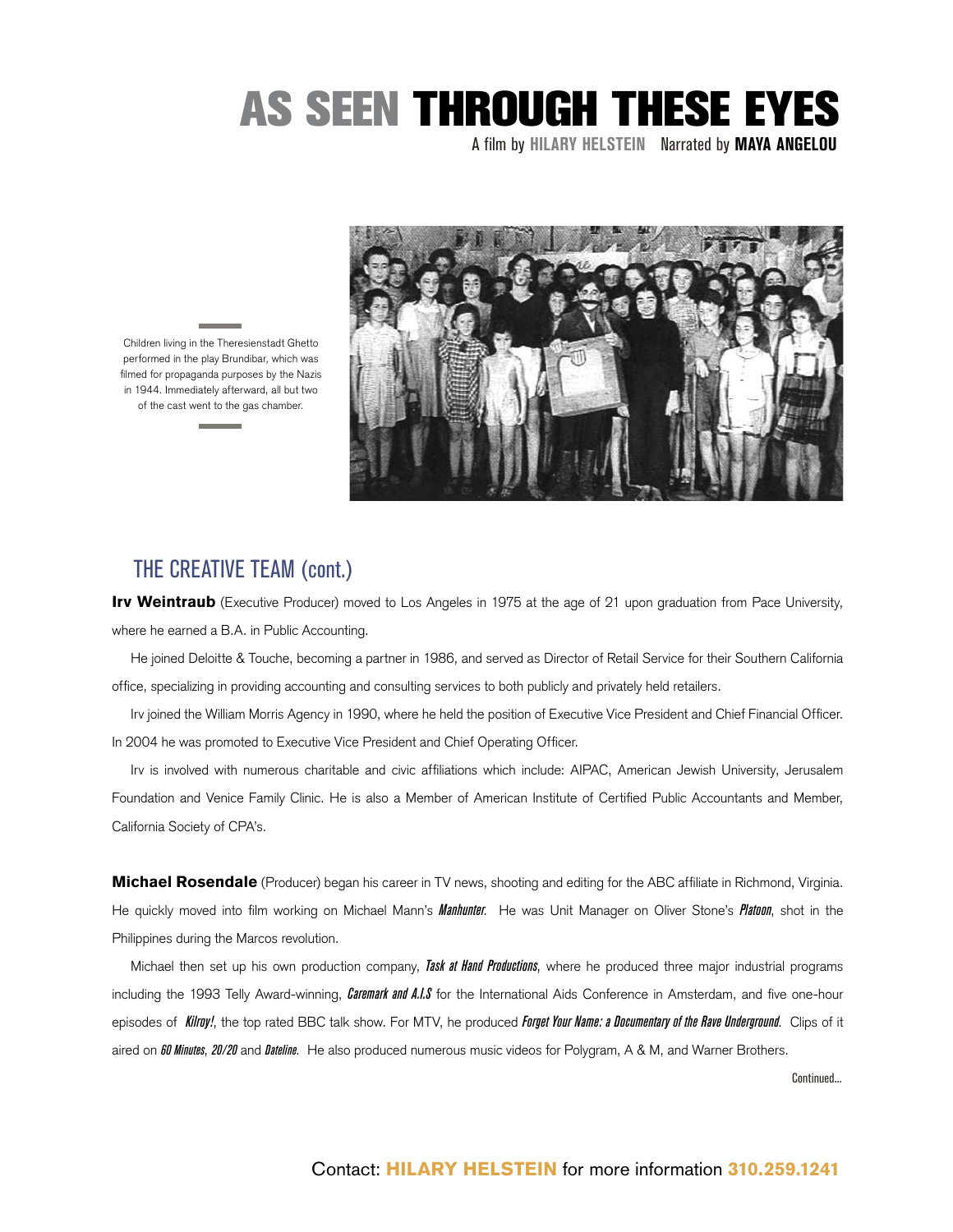A film by **Hilary Helstein** Narrated by **MAYA ANGELOU**

#### THE CREATIVE TEAM (cont.)

Warner Brothers also commissioned Michael and his Academy Award-nominated co-producer, Nick Redman, to make *A Turning of the Earth*: *John Ford, John Wayne and the Searchers*. This highly acclaimed documentary won the Gold Plaque at the 2000 Chicago Film Festival. Rosendale and Redman also co-produced and directed *From Dollars to Donuts*, a documentary on the making of *The First Nudie Musical*, featuring Cindy Williams and Ron Howard.

Amy Janes (Producer) Upon graduating from the University of Colorado in Boulder with a BFA in Film Studies, Amy was invited to sit on the board of the non-profit, art based organization Project YES (Youth Envisioning Social change) which provides leadership opportunities for young people through the arts and service learning.

In pursuit of her master's degree in film with an eye on teaching at the college level, Amy found herself in Los Angeles in the Producer's Program at UCLA. While studying for a MFA she worked hand-in-hand with the ArtsBridge Foundation.

Amy put aside her desire to teach at the higher level to further her knowledge of the film industry. She is the Head of Film Production at Parkchester Pictures, working with Jerry Offsay, the former President of Programming for Showtime Networks. Together they are developing and producing a slate of feature films and documentaries.  $\blacksquare$ 



"She Was All Alone" by Gypsy survivor Karl Stojka.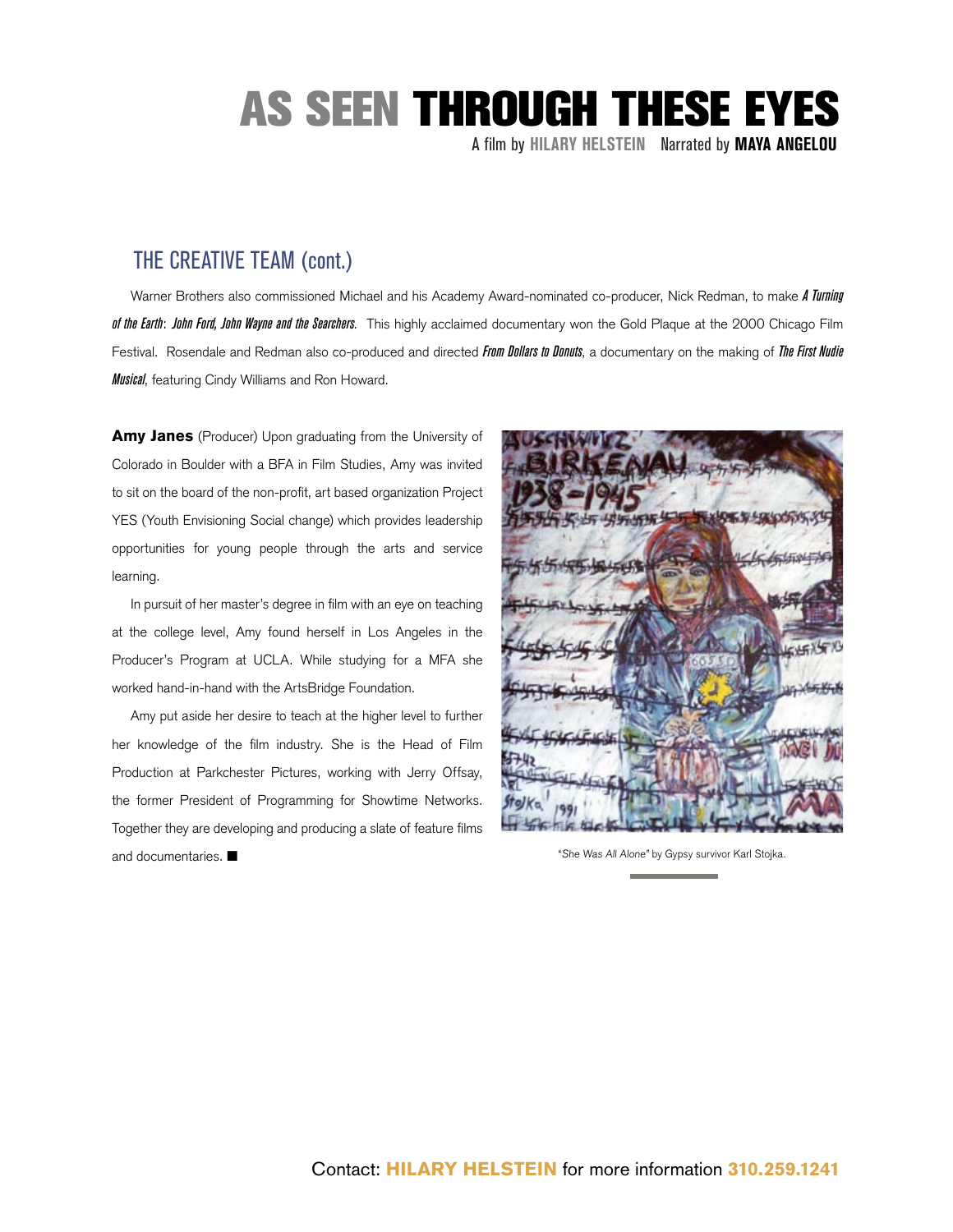A film by **Hilary Helstein** Narrated by **MAYA ANGELOU**

#### Partial Credits List

Parkchester Pictures Presents Produced in Association with Sundance Channel

A Hilary Helstein Film

Written, Directed and Produced by Hilary Helstein

Narrated by Maya Angelou

Executive Producers Michael Jacobs Jerry Offsay Irv Weintraub

Producer Michael Rosendale

Producer Amy Janes

Editors Sean Hubbert Tanya Phipps

"Art of the Soul" Words and Music by David Pomeranz, Judith A. Proffer & Spencer Proffer

Performed by Anna Nalick

Produced by Spencer Proffer

Arranged by Patrick Seymour courtesy of Columbia Records In association with SONY BMG MUSIC ENTERTAINMENT

Score composed and conducted by Lawrence Brown

Participating artist-survivors Ela Weissberger Yehuda Bacon Willi Groag Frederick Terna Inge and Alfred Kantor Judith Goldstein Samuel Bak

Karl Stojka Dina Gottliebova-Babbitt Simon Wiesenthal Henry Rosmarin Trudie Strobel

Additional interviews Tony Kushner Aaron Simon Gross

Additional narration written by Maya Angelou

Additional music by Jon Kaplan and Al Kaplan Alan Lindgren

Camera Henryk Tzvi Cymerman Mike O'Neal Sam Dlugach Steven Poster Raoul Prado Oscar Goldberger David Stein Steve Steinberg Craig McCourry

Historical Consultants Stephen Feinstein Michael Berenbaum Sybil Milton (in memoriam) Phillip Silver

Researchers Ben Lustbader Sarah Howard

Consultant Jack Jacobs

Business Affairs Aron Baumel William Morris Agency

Support provided by Sundance Channel The Gonda Family Foundation Los Angeles Holocaust Monument Memorial

This film is made possible in part with funding from the Minnesota Humanities Commission in cooperation with the National Endowment for the Humanities.

This project is sponsored by International Documentary Association

Additional support provided by individuals

Ivy Helstein Louis G. Gonda Jona Goldrich Max and Anna Webb Helen Mars Lisa and Alan Stern Andrew Stevens

Offline Facilities Post Logic Studios, Hollywood The Post Group

Online Facility Post Logic Studios, Hollywood

Online Editor Matthew Johnson

Online Edit Assistants Dan Clarke John Aiken

Sound Editing and Mixing Jamie Santos Al Judd

Music Editor Larry Brown (MPSE)

Telecine Chris Santa Cruz

Titles Bill Coffin Boyd Stepan

"*Brundibar*" Produced by Alexander Goldscheider Courtesy of & Licensed by kind permission from ROMANTIC ROBOT

#### "*Brundibar*"

Sung by The Children of Terezin Written by **Hans Krása** Words by Adolf Hoffmeister Produced by The Nazi Ministry of Defense From the film "The Führer Gives a City to the Jews" Courtesy of & Licensed by kind permission from TRANSIT FILMS

"*Vilna*" Sung by Lorin Sklamberg Written by L. Wolfson and A. Olshansky Courtesy of & Licensed by kind permission from THE CONGRESS FOR JEWISH CIII TURF

"*Shtiler, Shtiler*" Performed by Jon Kaplan and Al Kaplan Written by Smercke Kaczerginski Courtesy of & Licensed by kind permission from THE WORKMEN'S CIRCLE

"*Itzach*" Written and performed by Alan Lindgren Courtesy of & licensed by Audio Rangers Music

"*Bulgarian Chants*" Arranged and performed by ZAR

Copyright © 2007 AS SEEN THROUGH THESE EYES, LLC All Rights Reserved